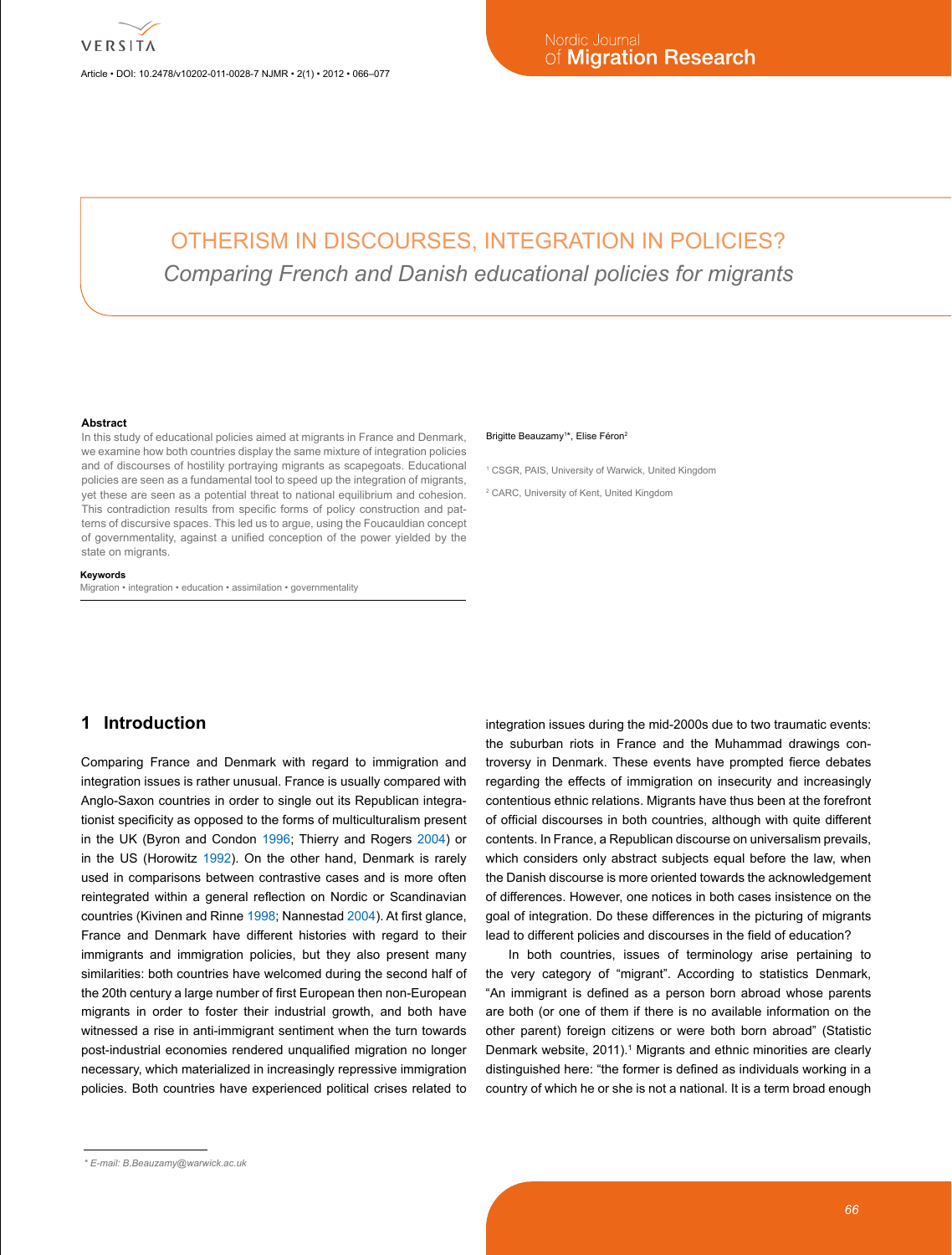to capture both regular and irregular foreign workers. (…) [The latter comprises] individuals who, while having his or her origins in another country, have become citizens of the host country" (ibid.). Yet these definitions, while appearing straightforward and based on factual elements, do not prevent both terms to be used interchangeably in public debates. The French context prohibits the use of ethnic categories in the compilation of statistics on migrants and their descendents, so the main divide is drawn between French and foreigners, based on the sole criteria of nationality and citizenship. However, the definition of 'immigrant' retained by the French counterpart to Statistics Denmark, the INSEE, blurs this line: 'an immigrant is a person who was born a foreign national in a foreign land and who lives now in France' (INSEE website, 2010).<sup>2</sup> Statistics on immigrants therefore encompass foreigners but also naturalized French. As in Denmark, definitions pertaining to this hotly debated topic appear deceptively simplified, and the category of "migrants" is therefore mobilized as a factual term used to manage populations, yet it is inherently and simultaneously subjected to larger appropriations – for instance in the media (Bonnafous [1991\)](#page-10-3). While sticking to official denominations in this article, we take stock of this fluidity of meanings that is a key element of their multifaceted political uses.

Koopmans *et al.*, in their conceptualization of citizenship in Europe, provide a two-dimensional model helping us differentiate between the two countries:

On the vertical axis, the continuum runs from conceptions of citizenship that favour ethnic bonds as the basis for the constitution of the political community to those that emphasize equal civic rights and attribute citizenship on the basis of the territorial principle. (…) On the horizontal axis, the continuum runs from conceptions of citizenship that insist on conformity to a single cultural model that is to be shared by all citizens, to culturally pluralist conceptions that seek to retain, or even stimulate diversity and allow their subjects to follow a variety of cultural patterns. (Koopmans *et al.* [2005:](#page-11-4) 9–10)

This model helps us to go beyond the somewhat simplistic representation of Denmark as a nation relying mainly on an ethnic definition of citizenship, while France has usually been presented as a good example of a civic regime. As we will see, in fact both countries have been relying for a long time on 'cultural monism' in their conception of integration, and France has been gradually moving away from pure 'civic-territorial' policies aimed at migrants, without opting for a full-fledged 'ethnic' model. From that perspective, there has been a convergence between the policies implemented in both countries, rendering their comparison even more interesting.

France and Denmark display the same strange mixture of integration policies anchored in the history of immigration policies and of discourses of hostility and rejection that tend to portray migrants as scapegoats. Educational policies are put in the foreground, namely in order to speed up the integration of migrants in the national community. Yet the fact that in both cases migrant subjects are seen as a potential threat to national equilibrium and cohesion complicates this aim. What we want to explain is this contradiction or this paradox that, we argue, is no accident, but the result of specific forms of policy construction and of patterns of discursive spaces. This conducts us to argue, using the Foucauldian concept of governmentality, against a unified conception of the power yielded by the state on migrants: even if political discourses identify overarching rationales for policies aimed at migrants, such as the fight against unemployment, welfare state bankruptcy, or insecurity, in fact policies aiming at different objectives and using different instruments coexist. Acknowledging this fragmentary, even contradictory nature of educational policies aimed at migrants therefore leads us to re-evaluate the critical discourses stigmatizing the very real repressive turn of immigration and integration policies in Europe and hostile policies against migrants by arguing that the situation is in fact more complicated in both countries. However, in doing so – and in concentrating the analysis on the policy side – one is not giving in a unitary, overwhelming view of the state and its apparatuses. On the contrary, one is confronted with multiple sources of power, all of which aim at defining migrants as their primary target. Even if one does not seek to uncover "resistances', the very concept of 'power' is thus challenged by acknowledging its multiplicity (Coombe [2007](#page-11-5): 285).

# **2 Integrating the migrants: the shift towards an assimilationist perspective**

It is striking to see that while France and Denmark have a very different history in the *longue durée* regarding migration, and display diverging official discourses towards migrants – with a universal stance in France and an acknowledgement of differences in Denmark – both countries tend to favour an integrationist approach, however, with different perspectives: in Denmark, migrants themselves are strongly invited to integrate in a voluntary fashion, while in France discourses are traditionally formulated as if there were no differences between migrants and the rest of the population, and no problems related to cultural/ethnic integration at all. In both countries, it is not difficult to read an assimilationist subtext in this official position favouring integration, which content has evolved along with the shift on how immigration was perceived, from economic resource to economic burden and sociocultural threat.

### *2.1 France and immigration[3](#page-10-4)*

Despite the recent official tendency to portray France as a country of immigration since the 19th century with a long history of dealing with the presence and schooling of immigrant children or the children of migrants within its National Education System, it has been argued that until the 1970s France ignored itself as a country of immigration (Noiriel [1988](#page-11-6), [1992\)](#page-11-7). Since World War II, France has encouraged and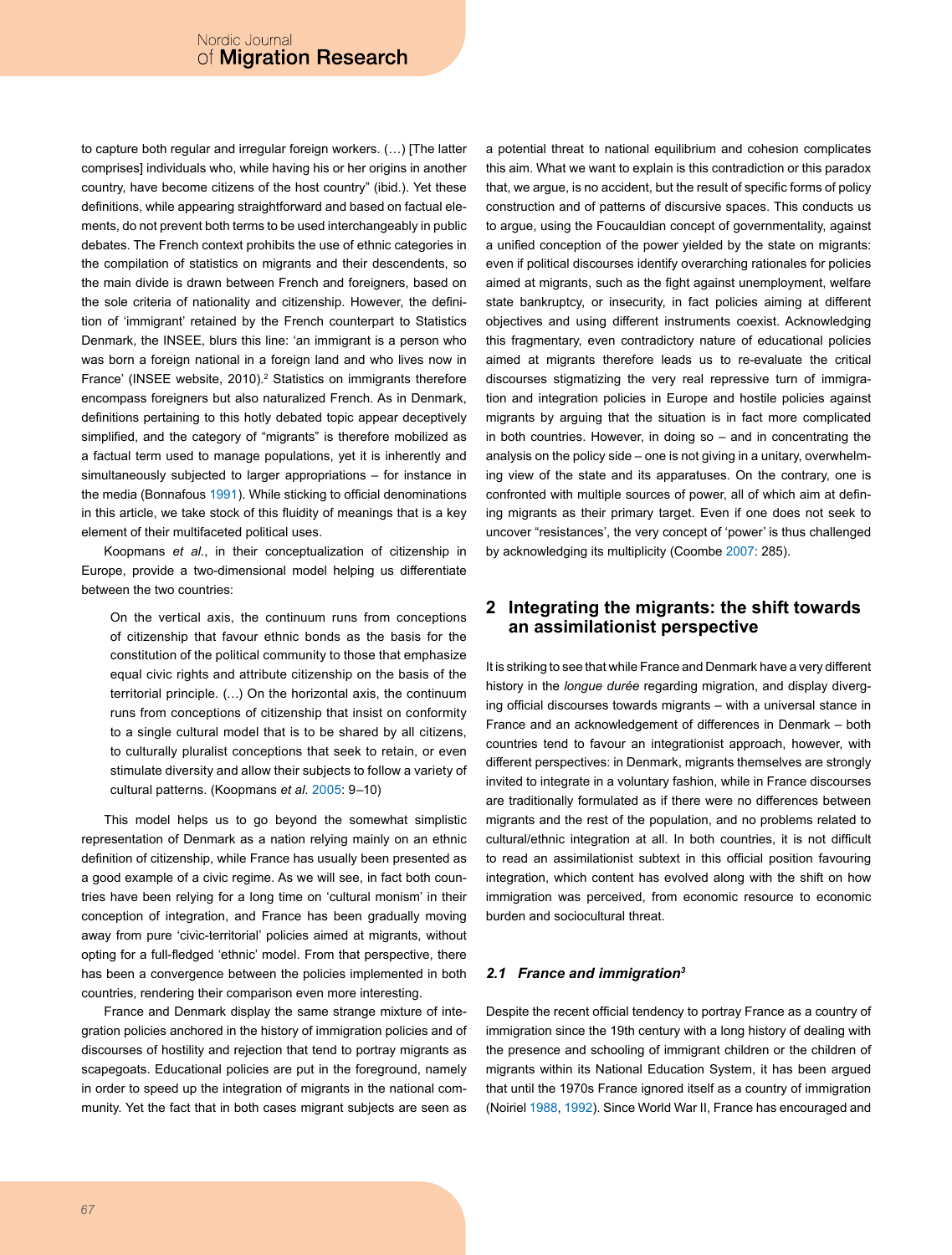relaxed its national borders at different times, primarily in response to its changing economic and demographic need. In the 1950s and the 1960s, most of the people who migrated to France came from South Europe – Spain, Portugal and Italy – to work in French firms which lacked workforce. From the mid-1960s on, a new wave of immigrants came from the former French colonies of Northern and Sub-Saharan Africa, later of Asia. In 1974, the ban on immigration modified radically the sociodemographic characteristics of immigrants. Because family reunification was one of the few ways left to immigrate in France, the migrant population became increasingly female and younger, when the families of former 'migrant workers' came to join them to live in France. Also the countries of origin became increasingly diverse and distant (Thierry and Rogers, [2004](#page-11-0)), with a rise in Asian immigrants (INSEE [2005\)](#page-11-8).

France displays both an ancient history of immigration and of restrictive immigration policies, as the year 1974 represents a turn with the advent of a policy of 'zero immigration'. In France, as in other European Union (EU) countries, the right to immigrate seems to be in decline (Wihtol de Wenden [1999](#page-11-9)) which is mirrored in increasingly restrictive immigration policies and legal constraints: the infamous 'Pasqua-Méhaignerie laws' in 1993 and the 'Debré laws' have for instance created a system of visas and deportation of illegal immigrants. Since the termination of legal extra-community immigration, in France, except in the two first parts of Mitterrand's seven-year term in office (1981–1986 and 1988–1992), the different governments – even that of the 'plural left' of Lionel Jospin (1998–2002) – all assumed a restrictive policy on illegal immigration. This policy is expressed in procedures increasing the number of people who returned to the border, the formulation of different criteria for regularization, and a limitation on the rights of individuals to domicile foreigners in their homes in France. During the late 1990s and early 2000s, the inauguration of the policies referred to as 'security measures' during the Jospin and Raffarin governments helped to maintain an atmosphere of suspicion towards migrants. These national policies relied on European measures such as the increasing cooperation among national police forces by means of organizations like Europol. The Europeanization process also facilitated the setting up of bilateral cooperation agreements with the countries of origin to prevent irregular entries and to facilitate deportation, like in 2002 with Romania. These multiple policies become concrete through increased control practices mainly through controlling identities or by closing squats, in which homeless illegal or legal migrants reside, and by enforcing an intensification of the practice of escorting the rejected to the national borders, for which quantitative objectives are now set. This focus on managing the population of illegal immigrants and the priority given to deportation have materialized as budgetary decisions reallocating resources and decreasing funding to associations dealing with integration assistance for immigrants.

The reference to 'zero immigration' has been in place until the present day even though some changes in official discourses both at the EU and national level seemed to challenge it. In 1999, following a meeting of the Ministers of Justice and Interior Affairs in Luxembourg, France, Germany and the United Kingdom issued a common statement on immigration policies that rejected 'zero immigration' and 'total freedom of settlement'. In 2002, Nicolas Sarkozy announced the necessity to reform the 'zero immigration' policy, thereby reopening the debates on labor immigration, especially for highly qualified immigrants who can now apply for the three-year 'Competencies and Talents' residency permit. However, this shift in discourses at the top is hardly visible in migratory flows: professional residency permits amounted to 7% of all permits in 2005 compared with 28.2% in 1997 when those attributed for family reasons represented 50% of all permits in 2005 compared with 31.7% in 1997 (Saint-Paul [2009](#page-11-10): 242). But it can also be argued that such renewal of discourses on immigration barely propagated outside the governmental majority.

With regards to integration policies, the French model has relied on a specific formula, many have deemed to lead covertly to assimilation (Brubaker [2001](#page-10-5)). For migrants or members of any minority, integration in the public space of citizenship meant giving up one's cultural particularities, while they may well be kept alive in the private sphere (Jennings [2000:](#page-11-11) 582). Assimilationist policies may well produce unwanted side-effects and indeed reinforce the exclusion of people perceived as alien along ethnic lines even when they self-identify as French (Keaton [2005](#page-11-12)). Despite numerous debates surrounding the efficiency and legitimacy of these assimilationist policies, France, like Denmark, has recently tried to rationalize and centralize its integration policies, especially through the creation in 2003 of an Inter-ministerial Committee on Integration (CII). At its creation, this committee has created an individual 'Welcome and Integration Contract' ('Contrat d'accueil et d'intégration' – CAI), which involves reciprocal commitments from the migrant (especially the respect of laws and values of the French Republic, and the enrolment in civic and if necessary linguistic programs) and the state (especially the guarantee of individual rights, and the launching of civic and linguistic formation programs). Civic and French courses, and personalized advices, are totally free. A good knowledge of French is a necessary requirement for naturalization and is often seen as a good assessment of integration. The CII has also promoted several measures in order to favour migrants' and children of migrants' insertion into the labor market (Capel-Dunn, Rabaud [2004](#page-10-6): 25–27). However, the media coverage of such measures emphasized aspects of the CAI related to the respect of secularism (*laïcité*) and its repressive side was much more discussed than its educational one. Similarly, the multiplication of anti-discrimination measures and the creation of high profile ad hoc institutions accompanied the creation of a 'Ministry of Immigration, Integration and National Identity' under the Sarkozy administration. Therefore, despite the actual multiplicity of orientations characteristic of integration policies, discourses on immigration tend to focus on policing migrant population.

The endurance of the 'zero immigration' referential and its repressive stance on immigration goes beyond mere path dependency from the part of migration policies. Discourses on immigration are also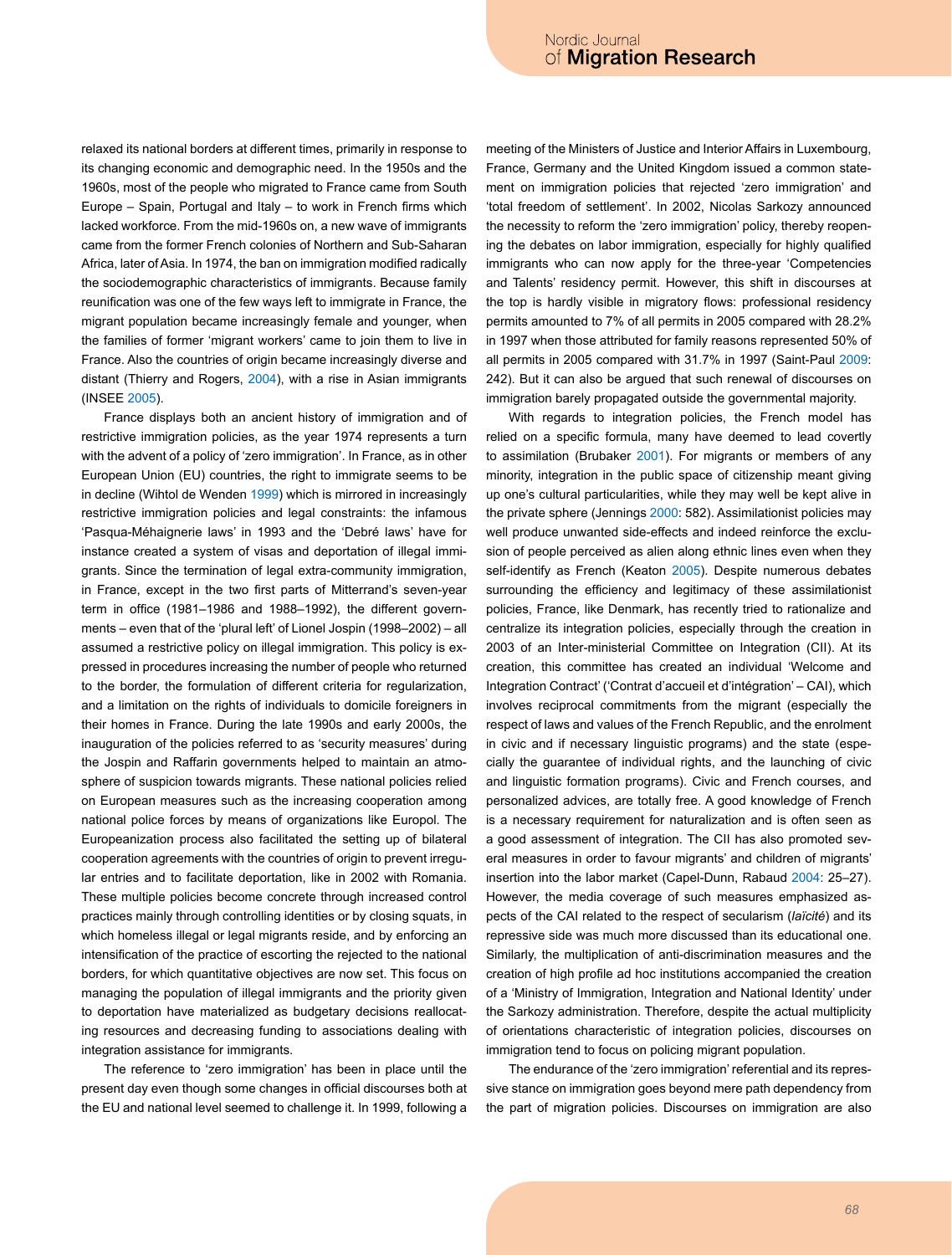deeply rooted in national traditions which build on the colonial past, republicanism and the current perception of a migratory risk in public opinion. Immigration became an important political issue only in the 1970s. Once immigration was built as a social problem in the context of the economic crisis and later in the context of the ideological crisis of the 1990s which saw a re-evaluation of the Republican dogma in favour of a more positive stance on multiculturalism (Wieviorka [1996](#page-11-13); Amselle [1996](#page-10-7)), the issue of the integration of migrants and their children became a priority for the scientific and political agendas. Since the 1990s, new debates on the French nation, in the context of globalization and European construction, the worsening of the exclusion of vulnerable people from the labour market, and the increase of urban segregation and violence made politicians, researchers, and the public more aware of the issue of immigration as such. The radical right and especially the Front National parties have been very active in shaping the content of these agendas and much of their rhetoric has diffused outside their core audience (Beauzamy and Naves [2010\)](#page-10-8). Immigrants were turned into scapegoats of unemployment through the slogan of '3 million immigrants in France, 3 million unemployed people'. Welfare provisions were also said to be too generous with migrants, who were accused of taking advantage of them. Euroscepticism was also fostered by the accusation that European policies favoured illegal immigration from the South and, more recently, the East, with a new emphasis on the 'Roma issue' from the part of President Nicolas Sarkozy in the summer of 2010.

#### *2.2 Denmark and immigration*

Contrary to France, Denmark is not a traditional migration country, and historically it can even be viewed as a rather homogeneous country, as far as language, ethnicity, or religion is concerned. However, recent decades, especially since the end of the 1960s, have seen a sharp increase in the number of people migrating to Denmark. This increase might be explained by several factors, like Denmark's prosperity, its lack of manpower, or the slowdown of activity in other more traditional migration countries. Since the end of the sixties, Denmark has attracted migrants from several countries, like Turkey and former Yugoslavia, but also refugees from various war-zones. It must be noted that as is the case in France, most of them have a Muslim background, even though, contrary to a quite widespread stereotype in Danish society, they do not make up a single cultural entity, and do not share a common language or origin.

In the eighties and nineties, refugees from all over the world thus settled in Denmark; and many refugees and migrants stayed as "guest workers", often occupying jobs that native Danes did not want to take. Despite the restriction of the immigration legislation after the oil crisis in autumn 1973, which actually led to a complete ban on immigration at the end of 1973, the number of immigrants originating from countries outside of the European Economic Community , or from countries outside the Nordic area, continued to rise, mostly

because of family reunification and because of a parallel increase in the number of refugees asking for asylum in Denmark. The new legislations that came into force in 1999 and 2002 have introduced geographical quotas for the settling of refugees, who are directed towards municipalities with few migrants in order to avoid the ghettoization of ethnic minorities in the major cities' suburbs. The 2002 reform also introduced restrictions for asylum seekers and refugees, and for those migrating for family reunification.

Despite all these restrictions, the share of immigrants in this small country of approximately 5.5 million inhabitants has increased rapidly over the past decade and is now comparable with that of other big European countries. Migrants currently make up 6% of the total population, 329,940 people in 2010, of whom 178,425 are from 'third countries'. If we also include children of immigrants, who are primarily concerned by educational policies, this percentage rises to approximately 8.4% of the total population. (MFA [2006](#page-11-14): 1). This figure is similar to that of France, where migrants made up 5.6% of the total population in 2004. The share of ethnic minorities from less developed countries is constantly increasing, a trend that causes great concern, as research has shown that the educational attainment of children of immigrants from less developed countries is lower than that of native Danes, and as, like in other European countries, the integration of ethnic minorities is more difficult when the educational attainment is lower; low educational attainment of migrants is also blamed for a series of other problems, like high unemployment rates, social segregation, etc.

High unemployment rates, coupled with the continuous influx of refugees in the eighties, generated popular movements against immigration, as well as anti-immigrant and more specifically anti-Muslim rhetoric. The Danish People's Party (Dansk Folkeparti) popularized the idea that Muslim culture and faith was an insurmountable obstacle to integration, and that there was an unavoidable 'clash of culture' between Islam and Danish culture. The Integration Act of 1999 embodied both a tougher stance on immigration, and a will to ensure the effective integration of those migrants and refugees who had already settled in the country. The new legislation made family reunification more difficult, curbed social welfare benefits for new entrants, and also established local Integration Councils with representation of minority ethnic residents of the municipalities, and decentralized integration programs. With the landslide victory of the Liberals and of the far right Dansk Folkeparti at the 2001 general elections, an even more restrictive legislation towards immigration, effective since July 2002, was introduced, canceling for instance all state funding for mother-tongue education in public schools, and several minority or anti-discrimination organizations, and cut down allowances for all the new entrants having asylum status. In a move that recalls what has been happening for a long time in France, all migrants and refugees are now 'invited' to concentrate on learning Danish language, to refrain from using their native tongue in the public sphere, and to adopt Danish values and culture (Hussain [2002:](#page-11-15) 7). Since 2010, Denmark has further tightened its immigration rules via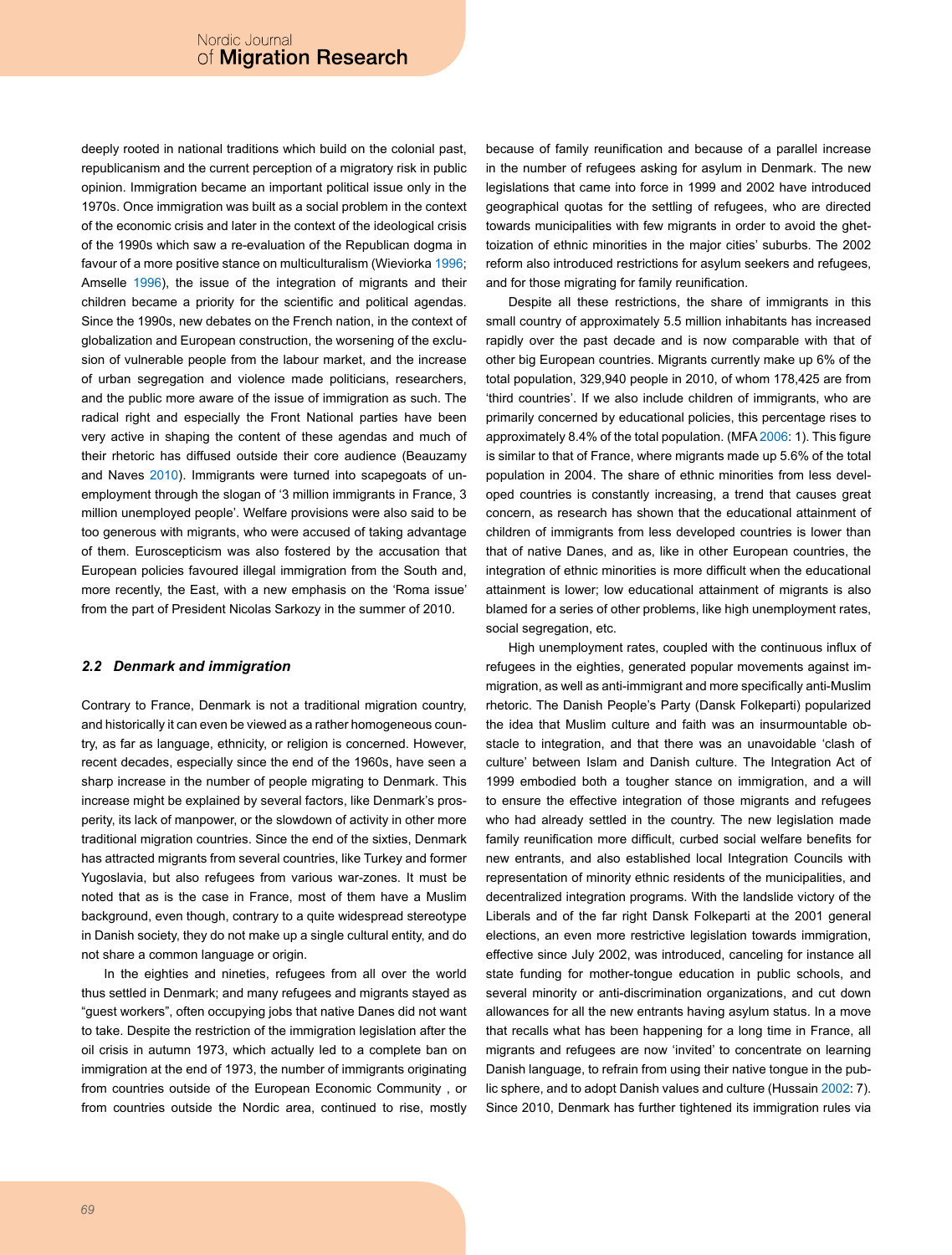a points system, reflecting the perceived desirability of immigrants. Importantly, migrants can accumulate points based on language skills, education or work experience.

In Denmark, the first national integration policies were designed in 1983, with the publication of a 'Memorandum on Migration Policy' by the Danish government (Bjerg Petersen [2004:](#page-10-9) 7). According to these guidelines, until 1999 it was mainly the central state that regulated integration policies (which were in turn mainly implemented by the counties), with the general goal of equality between immigrants, refugees and native Danes, a goal that did not entail the setting up of any specific institution (Hvenegård-Lassen 2005: 6). However, with the arrival of a massive number of refugees in the eighties and in the nineties, changes were progressively introduced. For instance, the Danish Refugee Council offered integration courses to refugees in order to facilitate their integration and participation in the Danish society, and, even more importantly, municipalities began to formulate their own local integration policies.

These changes were recorded in the reform of immigration legislation in 1999, which states that it is the local authorities – the municipalities – that are responsible both for the setting up and for the implementation of policies designed in order to favour the integration of adult immigrants. Integration courses previously restricted to refugees have been extended to all newcomers from non-EU countries; this mandatory 'introduction program' can last up to three years, and includes Danish language courses, civic formation, courses on the Danish society and culture, and job training. These Danish language courses are free for foreigners over the age of 18 who are officially registered as residents of a municipality. The diploma delivered after the completion of the language course is compulsory to get Danish citizenship.[4](#page-10-10) The design of these courses is in line with the growing awareness of national and local authorities since the middle of the eighties regarding language proficiency as a means to avoid isolation of migrants, favour their insertion in the labor market, and generally allow for their genuine integration. This concern was embodied in the passing in 1986 of the first law on teaching Danish language for migrants, which was revised in 1994, and then replaced by more far reaching and encompassing laws in 1998 and 2003. The main innovation of the 2003 Act on "Danish education for adult foreigners and others" is to strengthen the connection between language courses and employment (Bjerg Petersen [2004](#page-10-9): 10). The link between language learning and access to employment, which was up to then implicit, thus became explicit and central.

Concretely speaking, the responsibility for teaching Danish as a second language is placed in about 65 language centers located in all regions of Denmark, which are organized as schools and are officially recognized by the Ministry of Refugee, Immigration and Integration Affairs. The Ministry provides them with pedagogical guidelines, and their curricula and final language examinations are nationally standardized. They are also directly linked to municipalities that supervise their activities, and to private companies and labor market organizations, in order to favour the insertion of migrants into the labor market. In 2003, more than 45,000 adult migrants attended these language centers for between 340 and 2000 hours of teaching, according to their educational background (Bjerg Petersen [2004](#page-10-9): 11). According to his/her educational level, each adult migrant is allocated to a Danish course and to a module. He/she has to develop an individual language learning plan. This individual plan has to be in line with his/her individual integration plan, which has been designed by the migrant, in collaboration with the social services in the municipality where he/she has settled.

Both France and Denmark have thus placed integration at the center of their immigration policies, in a context where the arrival of new migrants was generally portrayed as an issue to be tackled with repressive measures. Therefore the enabling aspects of integration have progressively given way to the setting of instruments aimed at policing the migrants' will to integrate in which cultural integration serves as a proxy to assimilation. In the next section, we will examine how educational policies aimed at migrants conjugate the goal of maximizing their contribution to the national economy and especially the labor market with this assimilationist stance.

# **3 Educational policies aimed at migrants: disparate and contested instruments to foster 'integration'**

### *3.1 Integration policies in France: producing citizens as a primary goal*

The demographic changes affecting immigration flows have had a strong impact on migrant children or children with a migrant background who were increasingly numerous in the French education system, since migrant children have the same rights and obligations to attend school as the French children, no matter their legal status. At the beginning of the 1990s, foreign children accounted for 9.4% of all children in elementary school in France, compared with 7.7% in the mid-1970s. The rise in the rate of foreign children at school until the mid-1980s resulted from the policy of family reunification. Almost all the foreign children attend public schools. Immigrant families tend to have a lower income; besides, adaptation classes for children who do not speak French well are for the most part available in public schools. The number of foreign students in high schools has been steadily rising since 1975. This increase results from the lengthening of studies, apart from the consequences of family reunification, but it is now almost stabilized. There were 137,000 foreign students registered in French universities at the beginning of the 1990s, which amounts to 11.2% of the total student population.

The French school is therefore highly open to children of migrants, insofar as equal opportunities remain the rule. As a consequence, the French schooling system is, in principle, indifferent to differences, and it is this egalitarian and secular attitude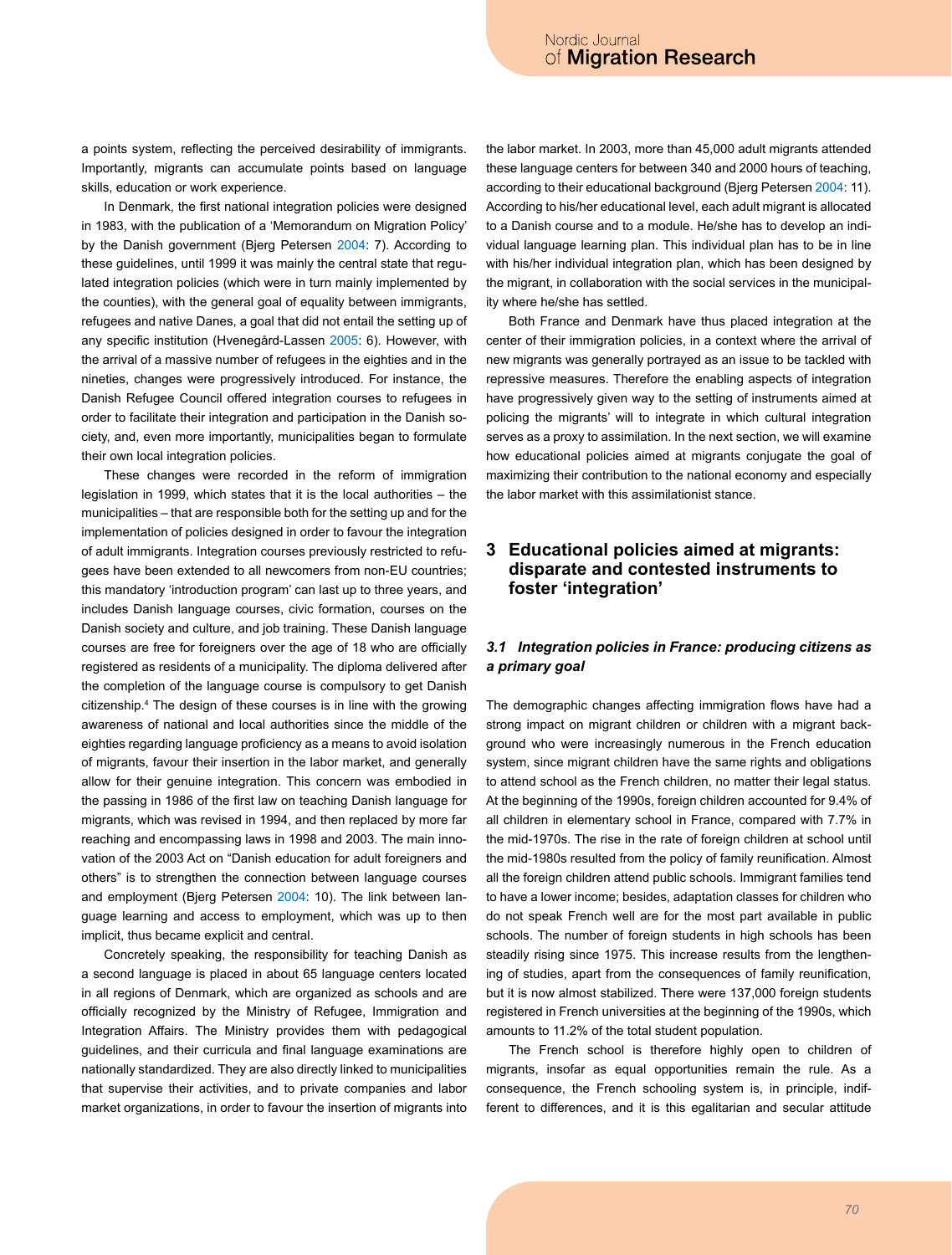that constitutes the means through which a direct link is created between each individual, called upon to be a citizen, and the political community to which he or she belongs, namely the French nation. However, this model has been widely criticized following the seminal critique of Bourdieu and Passeron [\(1970](#page-10-11)), which shed light on how the schooling system, by giving in to the reproduction of the 'culture bourgeoise', de facto discriminated against children of low-income families. This led to a growing awareness of the discrimination against children of migrants for the past twenty years. But despite these critics and numerous educational reforms to improve the overall achievement of pupils, assessment procedures in the educational system have not changed much: they still unwillingly favour French native pupils. Language competence is highly important in decisions regarding migrant students, since pupils are strictly assessed on their abilities to speak, write and understand French language. As a consequence, the education of non-francophone children who arrive in France with no prior schooling constitutes a main challenge for National Education that strives at integrating them successfully. This challenge has been met by displaying additional resources to schools located in poor neighborhoods instead of addressing the specific difficulties met by children of migrant origin in the French public school system. Today, educational inequalities related to language acquisition, socioeconomic disadvantage and discrimination, and the problems these pose for the learner, the class, the educators and the schooling system, continue to be addressed within these broadly defined blanket policies. Sensitive Schools created in 1993 and Priority Educational Networks (REP) in 1997 continue to define priority education in terms of target sites where the population is most at risk for schooling difficulties, failure or dropout, as well as violence, deviance and delinquency. Many of the schools that fall within priority education areas or networks cater to an overly high proportion of immigrant children and French children of immigrant descent. However, paradoxically the failure to recognize the 'minority' status of these populations, while simultaneously deploying educational resources to improve their schooling outcomes, means that individuals continue to be exposed to implicit forms of discrimination (segregation, ethnicization and stigmatization) that interact with educational outcomes without these factors being taken into account in official policy discourses.

As far as legal aspects are concerned, discrimination in education in France has received relatively less attention than discrimination in labor. This may in part be attributed to the ideological premises upon which National Education in France was founded – uniform (universal), equal and secular education for all children – and the concurrent denial or repression of any and all references to differential treatment, be it in the interest of eradicating discrimination or inequalities, on the basis of 'racial', 'ethnic', 'religious' or 'national' origins. In the 1980s, the Ministry of National Education has adopted a policy of positive discrimination in favour of priority areas, in order to reduce the impact of social inequality on educational achievement. Educational Priority Areas (ZEP) were created in 1981 for the benefit of all pupils – schooled in primary, junior high and senior (mainstream and vocational) high schools – living in socioeconomically and culturally disadvantaged environments. Schools zoned as priority education areas are allotted additional staff, teaching and financial resources, intended to reinforce existing educational activities and facilitate the implementation of innovative locally based initiatives. The Republican injunction regarding the provision for differential treatment on the basis of 'ethnic' or other origins meant that the policy had to be formulated in general terms as addressing the educational needs or difficulties of all children whose disadvantaged social, economic or 'cultural' situation hinders their achievement or integration within the schooling system. All this makes the success of immigrants difficult in French school. Private education (in fact largely sponsored by the state) is often a solution sought by better-off immigrant parents wanting to avoid the problems (including inequalities and discrimination) encountered in certain disqualified inner-city public schools. Moreover, since a number of private schools are in fact affiliated to a religious body (dispensing secular and religious education), the lack of Muslim private schools, as compared with the historical presence of Catholic and Jewish schools raises another issue.

Therefore, despite the strong meritocratic credo at the heart of the Republican ideology, the educational system is in fact relatively closed to pupils of migrant origin because, far from the ideal which portrayed the school as a haven of equality within an unequal society, removed from the social, economic, political and ethno-racial tensions that traverse society, the school has become increasingly permeable to these tensions and problems. Religion has become a problematic issue with the politicization of the 'headscarf affairs' since the late 1980s, which erupted when middle school students refused to take off their Muslim veil. Even though this issue actually concerned a very limited number of pupils, it became a new symbolic center of discourses on the education of migrants by emphasizing the apparent incompatibility between the Republican education system and migrant cultures reproduced even by second or third generation migrants. The headscarf affairs tended to construct a symbolic opposition between Republican ideals and policies, secularism and gender equality on the one hand and tradition, immigration of dubious legality, and obscurantism on the other hand. The educational system and its treatment of migrant pupils are thus evaluated according to two different and in fact contradictory standards: on the one hand, equality and meritocracy remain the rule, in a context marked since the 1980s by an overarching objective of improving the overall performance of French pupils and students. On the other hand, the school is asked to perform special integrative tasks towards migrant children and to contribute to their knowledge and acceptance of the French history and culture – actually to their cultural assimilation. School education is considered to be the primary mechanism for the transmission of Republican symbols (the flag, the national anthem) and values: "The Republican culture which must be known and understood by new immigrants so that they can adapt to and integrate in a new society is based on norms and values shared by the citizens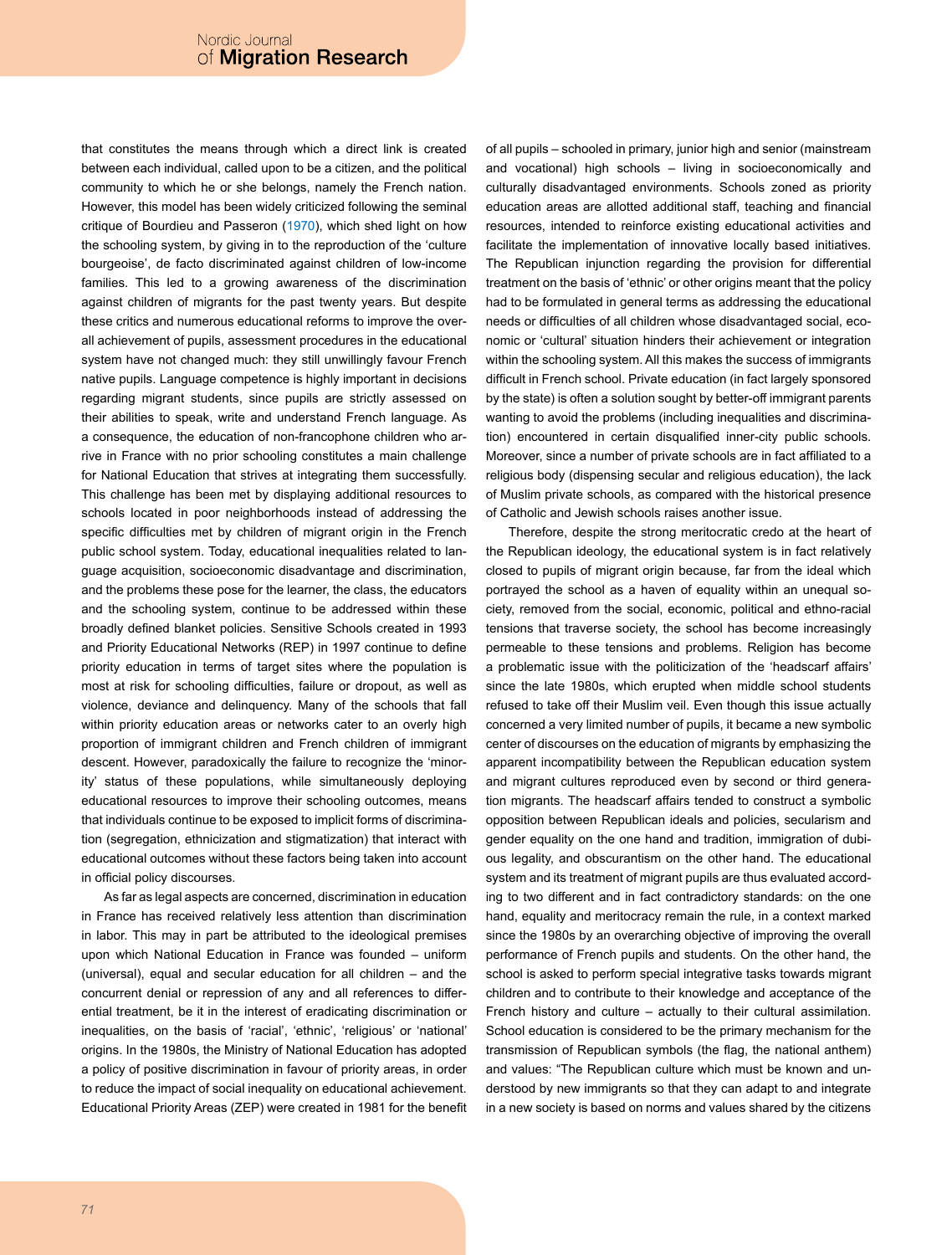and which constitutes a common civic patrimony" (Haut Conseil à l'Intégration [2009:](#page-11-16) 20). This aim is complicated by the fact that little consensus exists on the content of this cultural or civilizational aspect of the curricula: the controversies surrounding the 200[5](#page-10-12) draft<sup>s</sup> which recommended that the "positive aspects of colonization" be taught at school, or the difficulty to implement a multicultural orientation to the teaching of the history of religions, reveal that the French education system is required to perform much more with migrant children than helping them gain the qualifications they will need for their integration in the labor market.

## *3.2 Integration policies in Denmark: language and employment as central concerns*

As is the case in France, the Danish educational system is mainly public, with more than 87% children attending public schools, and private schools largely subsidized by the state. Among factors facilitating educational attainment of immigrants, one can note the fact that the public educational system is almost totally free – no tuition fees and free school books from basic school to university level – and, as stated above, the setting up of free mother-tongue language courses in nearly all municipalities. All ethnic or religious groups may also found private schools under the private independent school legislation. These schools receive about 75% of their funding from public sources. For instance, during the 2004/2005 academic year there were 21 private independent basic schools mainly or exclusively for bilingual pupils, but this figure also includes private independent basic schools for pupils speaking languages such as English and German (Ministry of Foreign Affairs of Denmark [2006:](#page-11-14) 2). However, state policies regarding bilingualism have become tougher these last years, with a general assimilationist policy, particularly after the election of a right-wing government in 2001, which abolished mother-tongue teaching of minority languages in public schools, seen as a threat to the survival of Danish language and culture. Prior to this abolition, children of migrants were offered instruction in the national language of their country of origin three to five hours a week, but outside ordinary school hours, for example, on Saturdays (Jørgensen 2003: 75).

The Danish educational system has been facing a strong pressure since the massive arrival of migrants in the seventies and eighties. Educational policies, which in other traditional migration countries have taken decades if not centuries to evolve, here have undergone rapid changes in no more than two decades. These changes are linked to rapidly evolving representations of the place migrants and children of migrants could occupy in Danish society. The idea of a possible rapid assimilation of migrants into the society was thus progressively replaced by the need to educate them so that they can integrate easily into the labor market: "In the United States, 'assimilation' was the goal from 1900 to 1925, followed by 'adjustment' from 1925 to 1954, 'access' from 1954

to 1983, and 'achievement' from 1983 to the present. Placed in historical perspective, the Danish system has followed a similar pattern in a much shorter period of time" (Planck Johnson [2003](#page-11-17): 169). Nowadays, in its integration policy, the Danish government puts the stress on the role of familial environment in the educational attainment of children. Parents' responsibility as child raisers is stressed, and the need for them to cooperate with schools. One of the key elements of this policy is to begin the 'integration work' at pre-school age, and implement it throughout the whole educational curriculum. Children whose mother tongue is not Danish can follow day-care offers and language stimulation from the age of 3 or 4 (MRI [2005:](#page-11-18) 2). Such provisions are even likely to be made compulsory in the future and the establishment of mentors/adult friends as homework coaches (DG [2003:](#page-11-19) 12). Therefore, if bilingualism is not really fought by the state, as it still founds bilingual private schools, it must be noted that the stress is put first and foremost on the learning of Danish language. Another characteristic of this policy is the stress that is put on the aim of insertion into the labor market. In other words, the fact that a parent's child were migrants or refugees, or that the child arrived as a baby in Denmark should not hamper his/her later employment. Both linguistic capacities and practical qualifications and training of children of migrants receive specific attention, with a focus on practical training places and apprenticeships. For those young people aged 18–25 years, among whom a majority of children of migrants, who did not complete any job-qualifying diploma, and who need a cash assistance, the Danish government has even made it compulsory to commence a "relevant job-qualifying course" (MRII 2005: 2). In this field of vocational or professional training, parents are again invited to involve themselves better and more thoroughly, if they want to keep their allowance.<sup>[6](#page-10-13)</sup>

Danish integration policies thus underwent extremely rapid changes, from a stress on integration via the labor market, to assimilation as measured by cultural criteria, among which linguistic skills. It is therefore not surprising that the Danish government has recently been willing to further the integration of some categories of migrants displaying specific characteristics such as a high educational attainment, and that educational policies have been put at the centre of the integration plans. The 'loyalty' of children of migrants is now measured thanks to their linguistic skills, but also thanks to their ability to adopt Danish values as transmitted in the schooling system. While the stress is put on the 'burden' of bilingualism, migrant families face an increasing pressure to enforce the 'Danicization' of their children, by favoring their educational attainment, and by ensuring that they learn to be good, loyal and law-abiding citizens. In short, because of the growing awareness of the fact that the schooling system alone cannot produce integration and that wider social networks play an important role in this process, children of migrants are invited to adopt a cultural and social world that ignores or even depreciates their familial origins.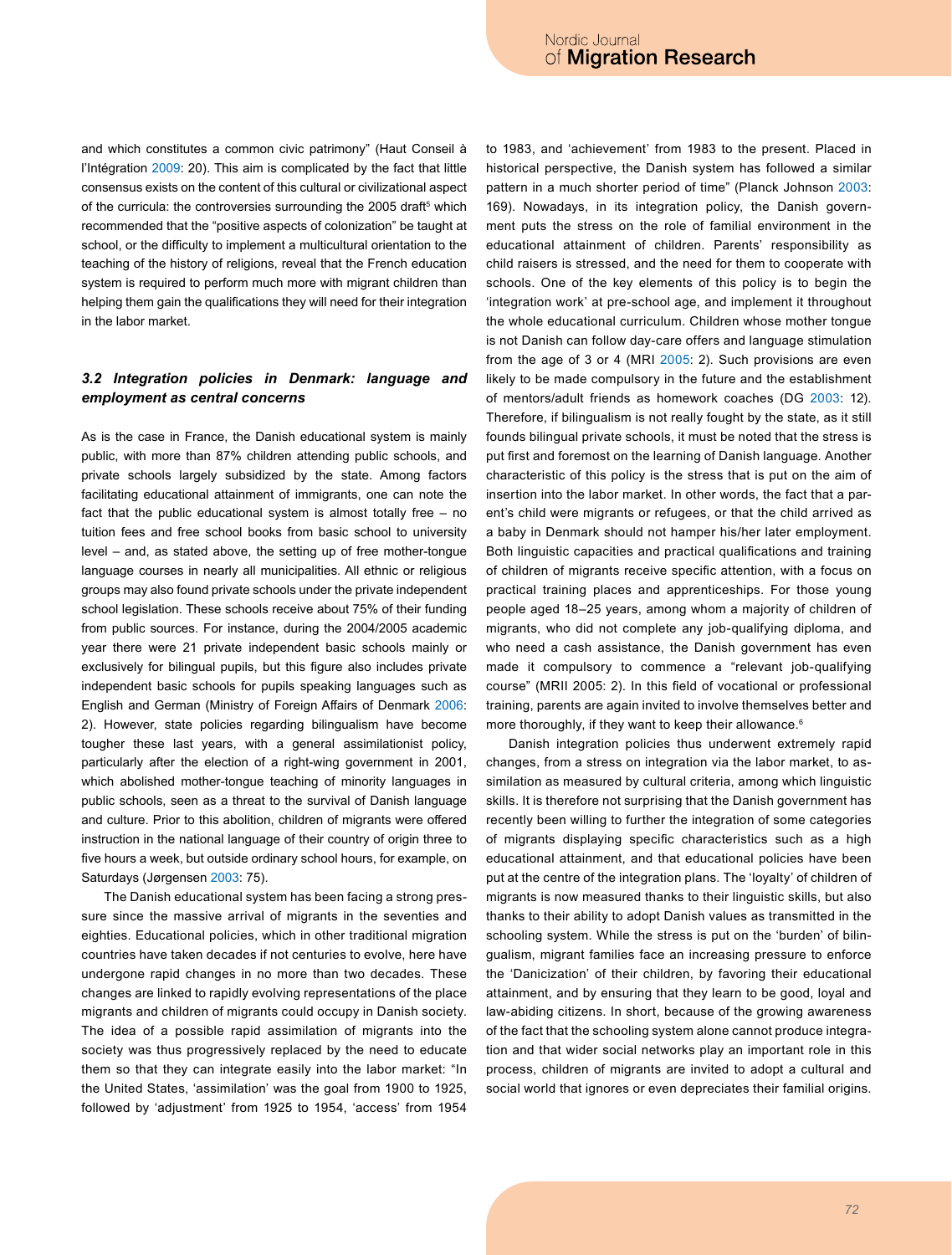# *3.3 Do integration policies in both countries mirror the turn from an assimilationist stance to an exclusionary project?*

We find that integration policies in both France and Denmark pursue multiple aims simultaneously. This can be explained by the genealogy of these policies: they were initially designed to help integrating migrants socioeconomically into the host society, illustrating the Foucauldian analysis of governmentality as the historical development of policy instruments which take the national economy and wealth as their primary aims (Foucault [2001:](#page-11-20) 655–659). However, the repressive turn taken by integration policies reveals a shift from this governmentality perspective. Migrants are no longer policed in order to be incorporated in the national economy (although in a subaltern position); they are treated as potential threats to the nation-state. Therefore, integration policies also aim at preventing migrants from being a menace to the national culture or civilization by ensuring that they adhere to certain cultural traits, to which the national language acts as a proxy. Other collective values are thus included in this cultural assimilation project, such as Republicanism in France, the universal welfare state in Denmark. The construction of an 'Other' to these civilizational traits entails an exclusionary aspect to national educational projects.

This civilizational content of educational policies is not new and we might be witnessing a return to the project of using education as "a means of cultivating sections of the nation with limited cultural capital towards greater nobility, and of enhancing the moral and cultural value of each individual." (Kivinen and Rinne [1998](#page-11-2): 41). Such a project is similar to what was witnessed in France under the III Republic (1870–1940). Under this regime, the schooling system was granted a civilizational mission, that of training 'good' citizens, sharing a number of cultural traits such as the use of the French language, but also adhering to key cultural values, such as Republicanism or *laïcité* (Deloye [1994\)](#page-11-21).

This last remark brings us to re-examine what appears at first glance to be a fragmentation of educational policies aimed at migrants in the light of an institutional or state-building perspective. Both in France and in Denmark, educational policies have historically been used as a way to reinforce the state by means of crafting law-abiding citizens (Kivinen and Rinne [1998](#page-11-2): 44–45). This explains why in both countries we witness an overwhelming dominance of the public schooling system and a state monopoly over key aspects such as the delivery of diplomas and the fixation of curricula, which are managed by centralized bureaucracies. Incorporating new subjects in increasingly varied educational facilities and developing new policy instruments addressing the "migrant pupil issue" acts as a way to reinforce these institutions. Yet the multiple aims assigned to these instruments seized by a variety of actors – teachers, social workers, the police, etc. – contribute to the multiplicity of the sources and forms of power imbued in policies, thereby reinforcing their "assemblage" structure – that is, the opposite of a monolithic conception of institutions (Coombe [2007](#page-11-5): 284) – which allows a loud repressive discourse on migrants while continuing to integrate them in the labor market. In the last section, we will focus on how discourses critical of the achievements of educational policies may fit within this Otherism paradigm.

# **4 Educating the 'disintegrated': an impossible goal to achieve?**

#### *4.1 In France: an assimilated 'universal' subject?*

The French schooling system is today faced with having to address the increased ethnicization of the difficulties associated with schooling migrants and children of migrants and the implications that this has for school relations (among teachers and pupils, teachers and parents, pupils of different 'ethnic' origins) and discrimination in education (segregation, orientation practices). At the same time, the increased politicization of ethnic identities within schools and in public discourse creates a double bind for educators and policy makers who cannot respond effectively to these issues without compromising on the basic principles of equal, secular Republican education. The Republican taboo on ethnic, religious, or cultural origins blinds the schooling system to an ever-widening gap between the principles underpinning National Education – equality, tolerance, non-discrimination on the basis of group differences – and the ordinary practices which take place daily within its 'jurisdiction'. Moreover, this taboo prevents the institution and its professionals from conceptualizing and addressing the question of discrimination as it takes place in education and within the school. Yet it does not limit the multiplication of discourses claiming to unveil this taboo issue or point to the "state of denial" in which French policymakers are concerning migrants' educational achievements (Lagrange [2010](#page-11-22)).

Far from obfuscating the uncomfortable truth, studies on immigrants in Europe have already demonstrated that pupils and students with a migrant background tend to underperform in France (Withol de Wenden [1999](#page-11-9)). Several indicators show it: foreign students are clearly overrepresented in adaptation classes for people who do not finish the first cycle of high school and are oriented in professional classes and vocational training. In the second cycle of high school, they are also more likely to attend professional classes than general or technical classes. Foreigners living in France tend to have far fewer diplomas than French people. In 1990, 60% of all foreigners declared that they did not have any diploma, compared with only 27% of French citizens by birth. Immigrants fare generally worse as compared with native pupils because most of them belong to low-educated and low-income families. If these facts are publicized, the explanations given to them by most political actors – politicians and policymakers, NGOs and public intellectuals – however, deny that the migrant origin of pupils might be at fault. Contrary to the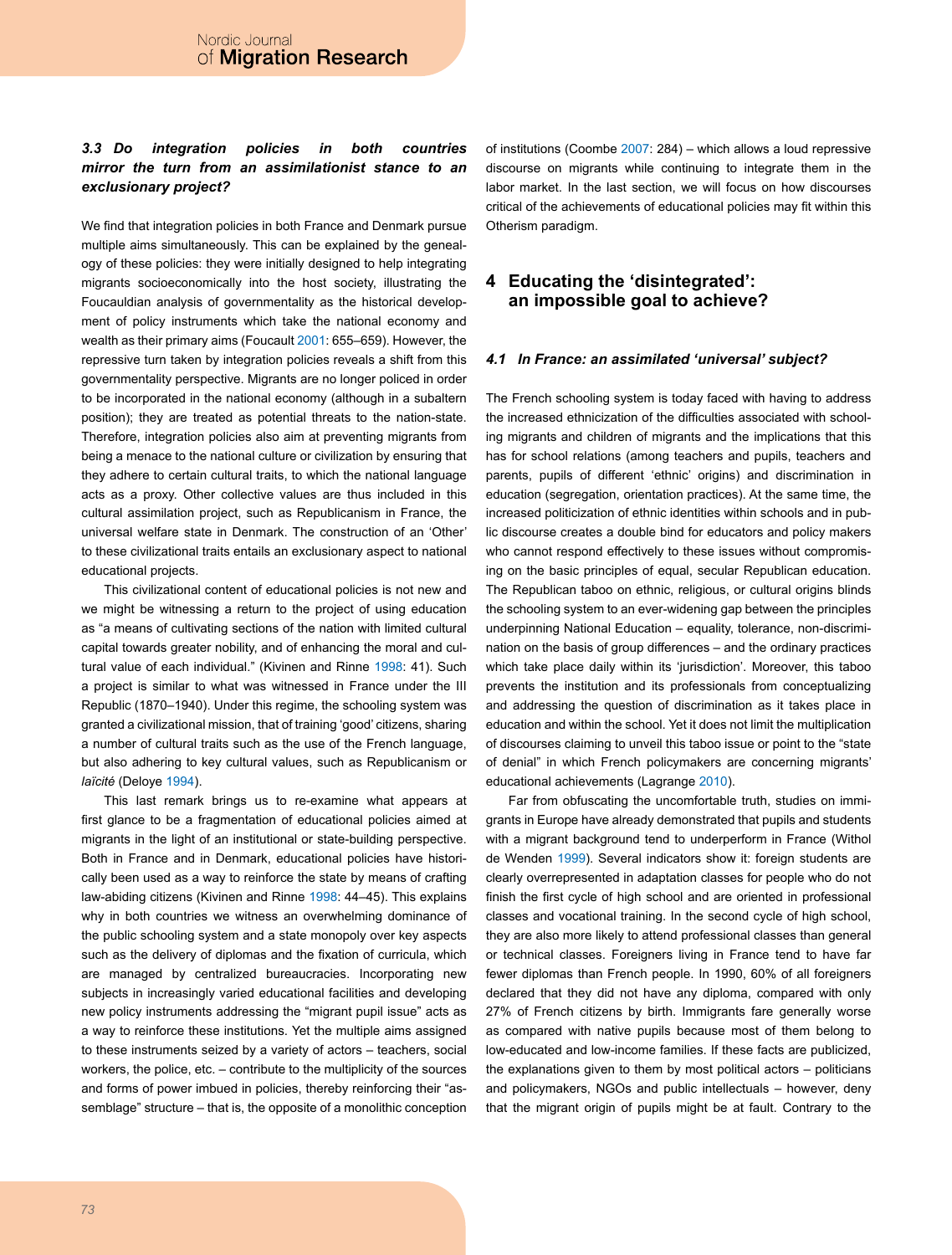Danish case, and because of the Republican disregard for ethnic, religious, or cultural distinctions, official discourses mainly put forward socioeconomic explanations in order to explain the low educational attainment of migrants and children of migrants because they come from low-income families, and are victims of residential segregation, their chances to complete successfully the basic school programs are significantly lower. When migrant cultures are evoked, it is in their utmost 'traditional' and anti-modern aspects. These official discourses, far from re-valorizing migrants' identities, in fact further exclude and stigmatize them, either because they seem to ignore their existence or because they point at practices extremely at odds with the principles of National Education – such as asking the exemption of girls from certain classes for modesty purposes – which in fact concern only a very small portion of pupils of migrant origin.

Discourses on immigrants constructed through and in the media over the past dozen years in France have clearly singled out children of North African origin as the most prone to involvement in acts of violence, delinquency or drug-related behavior, not to mention school drop-out, truancy, and disciplinary action, and more recently gang rape. Such negative stereotyping now seems to have transferred to Black youth of Sub-Saharan origin, whose failure in the school system is often blamed on their parents' polygamy practices. This negative media coverage significantly contributes to their continued stigmatization, exclusion and vulnerability to discrimination. In many societal spheres and increasingly in the media, explanations for the low educational attainment of migrants that are linked to their cultural background are often quoted, such as the size of migrant families, or their 'unwillingness' to integrate. Moreover, the media consistently depicts these youth as foreigners, when in fact they are either French citizens (by virtue of being born in France), or will become French citizens automatically upon reaching legal maturity – 18 years of age – or have the right to claim French citizenship between the ages of 16 and 21 years. In so doing, these rhetorical strategies legitimate and re-create the exclusion and discrimination that these youngsters experience in their daily lives. Equally important, they perpetuate an ideology that blames the disqualified individual and group for its socioeconomic, educational and political disadvantage, and undermine the effectiveness of the so-called positive discrimination strategies adopted in education over the past two decades.

It is therefore possible to track changes in the explanations to migrant pupils' underperformances, which reveal the composite nature of educational integration policies. Socioeconomic analyses have consistently pointed at the need for more resources, especially in areas where disadvantaged pupils are concentrated. Yet arguments putting forward practices of discrimination have contributed to the critique of this color-blind argument and asked that educational institutions examine their own bias – intended or not – towards migrant pupils. The prevalence of a paradigm of Otherism has led to an increasing tendency to blame migrant cultures for these issues: the ethno-racial (and gendered) categorization of pupils between the 'integrated' and the 'disintegrated' constructs this latter category of

hopeless troublemakers. Therefore, discourses blaming the failure of existing educational policies aimed at migrants may actually fit within a paradigm in which they are not expected to succeed, since their shortcomings help reinforce exclusionary practices against migrants.

### *4.2 In Denmark: insertion into the labor market or assimilation?*

In Denmark, while the future insertion of children into the labor market is understandably put at the forefront of educational policies, it is striking that this goal often hardly differentiates itself from the one of assimilation: "The Danes educate Denmark's immigrant population admirably, with one exception: to them, Danish culture is the ultimate goal of citizenship" (Planck Johnson [2003](#page-11-17): 169). This goal derives from the perception that Danish culture, albeit unified and stable, is vulnerable and threatened by outside influences such as migrants' cultures and values. In this siege mentality, educational policies serve as one of the means to preserve Danish culture, by teaching it to all children inhabiting the country. Low educational achievement of migrants is therefore considered as a threat to the preservation of national identity.

As Kirsten Hvenegård has shown in her Danish-Swedish comparative study (2005), integration is not an easy goal, because it entails several criteria. In the societal language, integration mostly relates to the assimilation of Danish culture and values, and to the building of a network of 'native Danes' relationships. In the language of policies, this assimilation of migrants and children of migrants is mediated by more pragmatic goals, such as linguistic competence or employment, this latter criteria being tightly linked to the former. Thus importance is given to educational attainment of migrants and their children. Assessments and evaluations of this achievement have greatly evolved; while migrants themselves have long been thought responsible for their own low educational attainment, and also for their high unemployment rates, the role of the society in perpetuating discrimination, and administrative failures, have slowly come to be accused too, and have led to the above mentioned policy changes. But when these changes did not bring the awaited results, explanations linked to the migrants' own behavior, or to their familial environment, have come back to the fore.

Indeed, contrary to native Danes, all young immigrants do not complete the basic school program, as many of them are already grown up when they actually settle in Denmark. And compared with the native Danes, their level of educational attainment is still considerably low, whether they are first- or generation immigrants, even if there are significant differences according to the country they come from[.7](#page-10-14) Among the reasons explaining this low educational attainment, researchers point mainly to language problems, low level of parental education, or the fact that many of them marry at a very young age (Jakobsen, Smith [2003](#page-11-23)). In many official publications, however, bilingualism itself is considered as a burden and is quoted as a main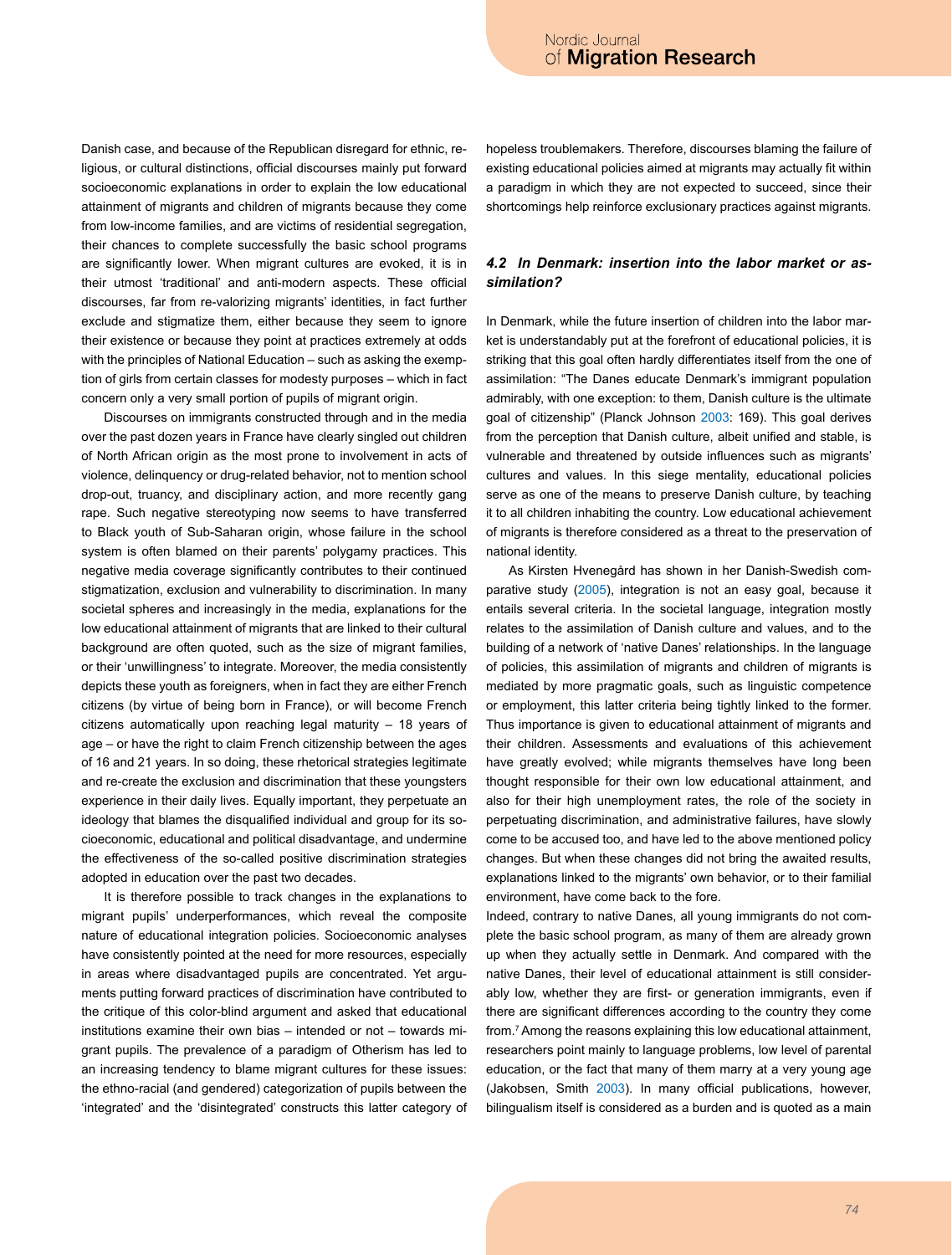reason for low educational attainment of children of immigrants, with more than 9% of pupils in primary and secondary schools being bilingual (DG [2003:](#page-11-19) 11-12). More often than not, the mother tongue of migrants and their children is also depicted as primitive, not 'useful', by opposition to more 'modern' languages, a category to which Danish obviously belongs (Jørgensen 2003: 76). In other words, in official discourses, it is mainly the cultural background – mainly the type of family and bilingualism – of migrants or children of migrants that is deemed responsible for their low educational attainment, and not the potential inadequacy of policies. These poor educational results in turn explain their failed assimilation, and migrants are seen as responsible for their fate.

In the media though, the stress is increasingly put on the migrants' unwillingness to integrate and on their wish to profit from the system (especially the welfare state), without actually contributing to it by entering the workforce, or for children of migrants, by acquiring the necessary qualifications (among which, linguistic skills) for doing so. As a consequence, the pressure on the education system is very heavy, and the children of migrants are victim of a 'push and pull' factor: they face an injunction to assimilate, but at the same time even when their educational attainment is good, they often feel rejected because of racism and are suspected of not being loyal and abusing the system. As is the case in France, in the media they are portrayed as trouble-makers, prone to violence or delinquency, and unwilling to be 'good citizens'. They embody this 'cultural other' whose inner characteristics prevent their integration. As such, children of migrants might be fighting a losing battle.

# **5 Conclusion**

In Denmark as in France, we see that despite all educational policies and programs that were set up in the last few decades, migrants are at the core of several controversies, public debates and discourses about education and are often portrayed as a threat to 'cultural homogeneity'. They are therefore urged to integrate, and in the absence of such assimilation, they are seen as an economic burden and as a security threat. In France, the official refusal to consider migrants' origins not only hampers the setting up of appropriate educational policies, but also makes the fight against racism and discrimination more difficult in a context where discourses blaming migrants' backward cultures thrive. In Denmark, the recent and tougher stance on immigration and integration, displayed both at official and civil society levels, increasingly puts the responsibility for educational achievement and integration on the shoulders of migrants themselves. However, we see that in spite of diverging ideologies regarding the management of cultural diversity, both countries have come to adopt a similar goal – with language learning as a central lever – that is, cultural assimilation as opposed to the socioeconomic or even political one.

The concept of governmentality is useful to understand the paradoxes and contradictions of educational policies embedded within discursive spaces which increasingly rely on Otherism. It has been increasingly explored to analyze the complex arrangements characteristic of contemporary governance (Burchell *et al*. [1991](#page-10-15); Dean [1999](#page-11-24)), be it multi-level governance (as in both our European cases) or burgeoning public-private partnerships. Yet the wide uses of the concept may lead to the dissolution of its explicative capacity (Coombe [2007:](#page-11-5) 284). Governmentality puts the emphasis on government techniques, with the population being the main object for policy. In our cases it materializes in the wide use of quantitative tools to evaluate public policies and especially educational achievements. However, such tools are inherently at fault either because of ideological limitations on the dimensions being monitored like in France or because their avowed aim to evaluate the future socioeconomic integration of migrant pupils does not match the real objective to warn against dangers threatening the countries.

However, we are reminded that governmentality stretches both inside and outside the state (Foucault [2001:](#page-11-20) 656): what may be governed is not determined solely by the state but also in a relative consensus with civil society or public opinion. For instance, the framing of migrants as a potential threat to the nation (national identity, good governance, security, etc.) derives not only from repressive public policies but also from the coexistence of integrationist policies with exclusionary discourses. In France, it materializes in contradictions between the contemporary policy discourse treating migrants as an economic asset and the prevalence of discursive strategies portraying them as unassimilable. In Denmark, similar contradictions may be identified between educational policies aimed at developing migrants' social capital and their depiction as burdens to the welfare state. Here the concept of assemblage is useful, since it helps conceptualizing the limits of governmentality.

Does the prevalence of negative evaluations of education policies aimed at migrants point towards a failure of this assemblage? It is an object of constant public debate, and even politicians who are or have been members of the Danish and French governments are keen on emphasizing the failure of the schooling systems to integrate migrants. We argue that such critical discourse is more related to Otherism than to a project to reform educational policies. The stress put on migrant pupils' low educational attainment mainly points to the majority's achievement and children of migrants can almost be considered as scapegoats in a time of crisis. As shown by René Girard, scapegoats have always been used in order to reinforce the group's sense of unity, they are arbitrary victims in the sense that they are not directly responsible for the problems that the community faces, but they usually share similar cultural traits that place them on the border of the community (Girard [1986](#page-11-25)). Would governmentality ultimately be possible without this conceptualization of potential "enemies from within? The goals that are set for educational policies are not likely to be met, and indeed it looks like children of migrants are used as a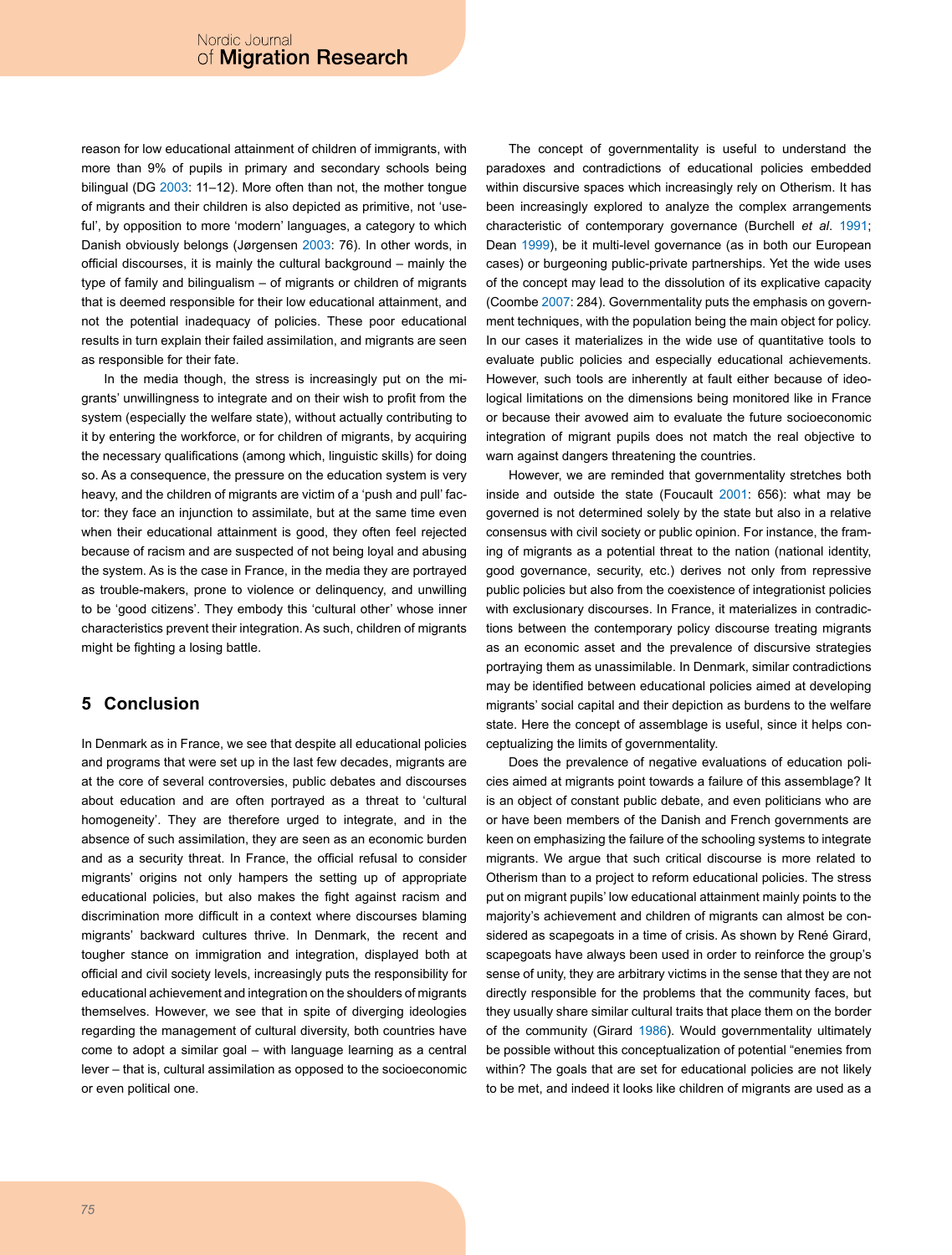benchmark in educational policies: pointing at their low educational attainment serves to comfort the others about their own achievements, especially in a period of 'crisis'. We might even go further and suggest that these educational goals are not all meant to be reached in the case of children of migrants. The categorization at the heart of governmentality practices (Christie and Sidhu, [2006:](#page-11-26) 455) allows to differentiate between excluded and integrated migrants, and the apparent universality of the schooling system provides an institutional sanction to these representations.

**Brigitte Beauzamy** holds a Ph.D. in Sociology from the Ecole des Hautes Etudes en Sciences Sociales. She is currently a Marie Curie Fellow at the University of Warwick. Her research deals with direct action in transnational movements and the relationship between local and transnational mobilizations. Among her recent publications: 2012, *La créativité altermondialiste: discours, organisation, action directe*, Lille, Presses Universitaires du Septentrion (in press).

**Elise Féron** is a Senior Lecturer in International Conflict Analysis at the Brussels School of International Studies (University of Kent). She is also an invited Professor at the Université Catholique de Louvain (Belgium), the Université Nationale du Burundi, and the Université Lumière de Bujumbura (Burundi). Her research interests include: communal conflicts, diaspora politics and gender in conflicts. Her most recent book is *Abandonner la Violence? Comment l'Irlande du Nord sort du conflit*, Paris, Payot, 2011. She has also recently co-edited with Anna Orrnert *Transnational Communities and Conflicts–Challenges and how to address them*, Brussels, ELDIS and CORDIS, 2011.

# **Notes**

<span id="page-10-1"></span>1 http://www.dst.dk/HomeUK/Statistics/focus\_on/focus\_on\_ show.aspx?sci=565

- <span id="page-10-2"></span>2 http://www.insee.fr/fr/methodes/default.asp?page=definitions/ immigre.htm
- <span id="page-10-4"></span>3 Data on the French case borrowed from an updated version of a country-case study carried out within the framework of the comparative European Union funded FP5 « XENOPHOB » project, directed by Professor Tom Burns and Professor Masoud Kamali (University of Uppsala, Sweden): Beauzamy Brigitte and Saad Tazi, "Discriminatory landscape in the institutional areas in France" (Deliverable 1, 2003) and Beauzamy Brigitte and Marie-Cécile Naves, "Patterns of discrimination in France: school and the labour market" (Deliverable 4, 2004).
- <span id="page-10-10"></span>4 Since November 2010, all migrants applying for a residence permit on the grounds of family reunification are also to pass an "immigration test", including a language test for testing Danish language skills and a knowledge test testing the migrant's knowledge about Denmark, Danish society, but also Danish norms, values and fundamental rights, such as the principles of democracy, gender equality and freedom of expression and religion.
- <span id="page-10-12"></span>5 The draft as a whole addressed the issue of the official treatment of the French repatriated to France after the end of the Algeria war.
- <span id="page-10-13"></span>6 The reasoning also applies to young offenders: "The individual family is also responsible for keeping their children out of crime. The government will strengthen parental responsibility by offering parents who do not support their children's education or follow up if their children commit crime that they can attend programmes intended to teach them to understand and accept their responsibility. If they fail to observe specific orders, it will be possible to reduce their family allowance" (MRII 2005: 4).
- <span id="page-10-14"></span>7 For instance, according to Jakobsen and Smith (2003: 16), Pakistani young immigrants fare a lot better at university level than do Turkish young immigrants.

# **References**

<span id="page-10-8"></span><span id="page-10-7"></span>*Amselle, JL 1996, Vers un multiculturalisme français, Paris, Aubier. Beauzamy, B & Naves, MC 2010, ''Mirror effects' and trivialization of radical right discourses in the French media today. The mational front and the media since the 1980s', in media and the far right in contemporary Europe: theoretical considerations and case studies, ed F Virchow, Londres, Routledge, pp.72–83.*

- <span id="page-10-9"></span>*Bjerg Petersen, K 2004, Language teaching. Danish as a second language for migrants in Denmark, Åbyhøj, Uvi\*2.*
- <span id="page-10-3"></span>*Bonnafous, S 1991, L'immigration prise aux mots. Les immigrés dans la presse au tournant des années 80, Paris, Kimé.*
- <span id="page-10-11"></span>*Bourdieu, P & Passeron, JC 1970, La reproduction, eléments d'une théorie du système d'enseignement, Paris, Minuit.*
- <span id="page-10-5"></span>*Brubaker, R 2001, 'The return of assimilation? Changing perspectives on immigration and its sequels in France, Germany, and the United States', ethnic and racial studies, vol. 24, no. 4, pp. 531–548.*
- <span id="page-10-15"></span>*Burchell, G, Gordon, C & Miller, P (eds) 1991, The foucault effect: studies in governmentality, London, Harvester Wheatsheaf.*
- <span id="page-10-0"></span>*Byron, M & Condon, S 1996, 'A comparative study of Caribbean return migration from Britain and France: Towards a contextdependent explanation', Transactions of the institute of british geographers, New Series, vol. 21, no. 1, pp. 91–104.*
- <span id="page-10-6"></span>*Capel-Dunn, J & Rabaud, M 2004, Journées de Sèvres, L'intégration linguistique des adultes migrants en Europe, Paris, Ministère de*